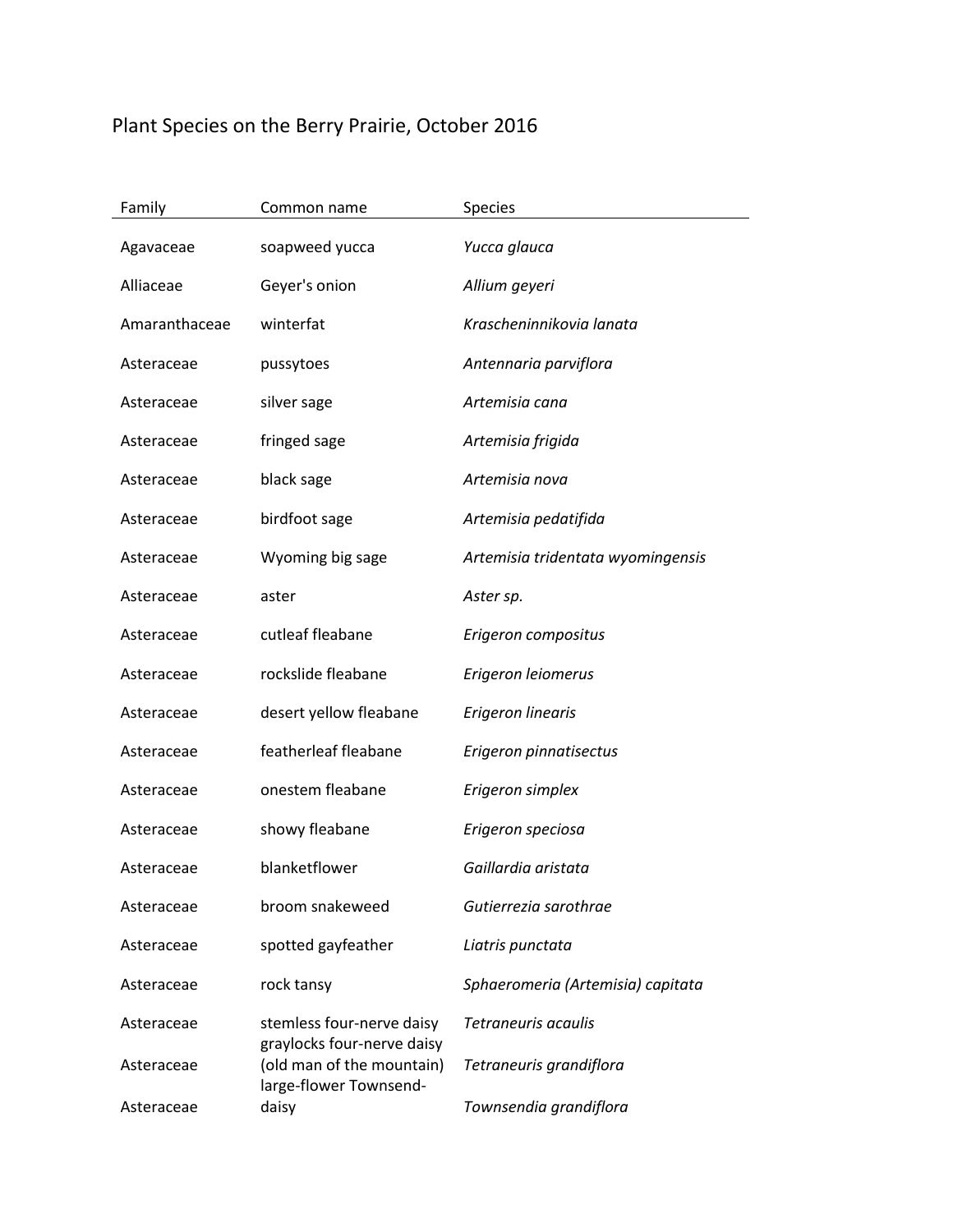| Asteraceae          | Hooker's townsend daisy          | Townsendia hookeri     |
|---------------------|----------------------------------|------------------------|
| <b>Brassicaceae</b> | rock cress                       | Boechera sp.           |
| <b>Brassicaceae</b> | fewseed draba                    | Draba oligosperma      |
| <b>Brassicaceae</b> | whitlow grass                    | Draba sp.              |
| <b>Brassicaceae</b> | western wallflower               | Erysimum asperum       |
| <b>Brassicaceae</b> | alpine bladderpod                | Lesquerella alpina     |
| <b>Brassicaceae</b> | wild candytuft                   | Noccaea fendleri (?)   |
| <b>Brassicaceae</b> | sharpleaf twinpod                | Physaria acutifolia    |
| <b>Brassicaceae</b> | alpine bladderpod                | Lesquerella alpina     |
| <b>Brassicaceae</b> | Devils Gate twinpod              | Physaria eburniflora   |
| Cactaceae           | spiny star cactus                | Coryphantha vivipara   |
| Cactaceae           | plains pricklypear               | Opuntia polyacantha    |
| Cactaceae           | mountain ball cactus             | Pediocactus simpsonii  |
| Campanulaceae       | harebell, bluebell<br>bellflower | Campanula rotundifolia |
| Capparaceae         | Yellow bee plant                 | Cleome lutea           |
| Capparaceae         | Rocky Mountain bee plant         | Cleome serrulata       |
| Caryophyllaceae     | mouse-ear chickweed              | Cerastium sp.          |
| Caryophyllaceae     | Hooker's sandwort                | Eremogone hookeri      |
| Caryophyllaceae     | moss campion                     | Silene acaulis         |
| Crassulaceae        | spearleaf stonecrop              | Sedum lanceolatum      |
| Cyperaceae          | needleleaf sedge                 | Carex duriuscula       |
| Cyperaceae          | clustered field sedge            | Carex praegracilis     |
| Fabaceae            | Short's milkvetch                | Astragalus shortianus  |
| Fabaceae            | purple prairie clover            | Dalea purpurea         |
| Fabaceae            | purple locoweed                  | Oxytropis lambertii    |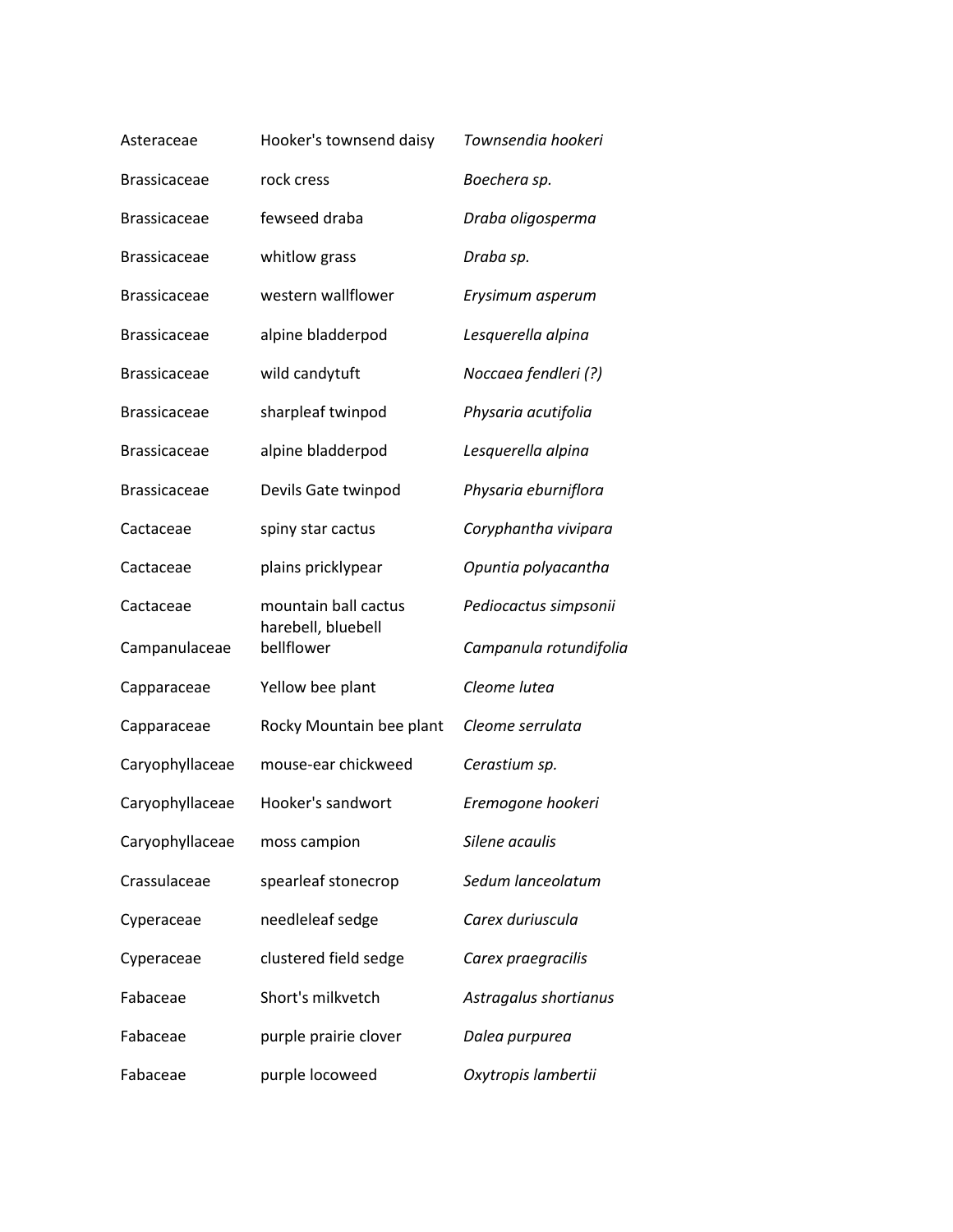| Fabaceae       | stalkpod locoweed                                       | Oxytropis podocarpa                   |
|----------------|---------------------------------------------------------|---------------------------------------|
| Fabaceae       | showy locoweed                                          | Oxytropis splendens                   |
| Fabaceae       | golden banner                                           | Thermopsis montana                    |
| Fabaceae       | alpine clover                                           | Trifolium dasyphyllum                 |
| Fabaceae       | Parry's clover                                          | Trifolium parryi                      |
| Gentianaceae   | Parry's gentian                                         | Gentiana parryi 'Hybrid'              |
| Iridaceae      | blue flag                                               | Iris missouriensis                    |
| Iridaceae      | blue-eyed grass                                         | Sisyrinchium idahoense                |
| Liliaceae      | wood lily                                               | Lilium philadelphicum                 |
| Linaceae       | blue flax                                               | Linum lewisia                         |
| Loasaceae      | tenpetal blazingstar                                    | Mentzelia decapetala                  |
| Malvaceae      | scarlet globemallow                                     | Sphaeralcea coccinea                  |
| Melanthiaceae  | grassy deathcamas                                       | Zigadenus venenosus v. gramineus      |
| Onagraceae     | sundrops                                                | Calylophus serrulatus                 |
| Onagraceae     | fireweed                                                | Chaemerion (Epilobium) angustifolium  |
| Orobanchaceae  | Wyoming paintbrush                                      | Castilleja linariifolia               |
| Orobanchaceae  | Parry's lousewort<br>Rocky Mountain<br>bristlecone pine | Pedicularis parryi v. parryi          |
| Pinaceae       |                                                         | Pinus aristata                        |
| Pinaceae       | pinyon pine                                             | Pinus edulis                          |
| Pinaceae       | limber pine                                             | Pinus flexilis                        |
| Plantaginaceae | broadbeard beardtongue                                  | Penstemon angustifolius               |
| Plantaginaceae | sand penstemon                                          | Penstemon arenicola                   |
| Plantaginaceae | fuzzytongue beardtongue                                 | Penstemon eriantherus                 |
| Plantaginaceae | smooth beardtongue                                      | Penstemon glaber v. alpina            |
| Plantaginaceae | larchleaf beardtongue                                   | Penstemon laricifolius v. exilifolius |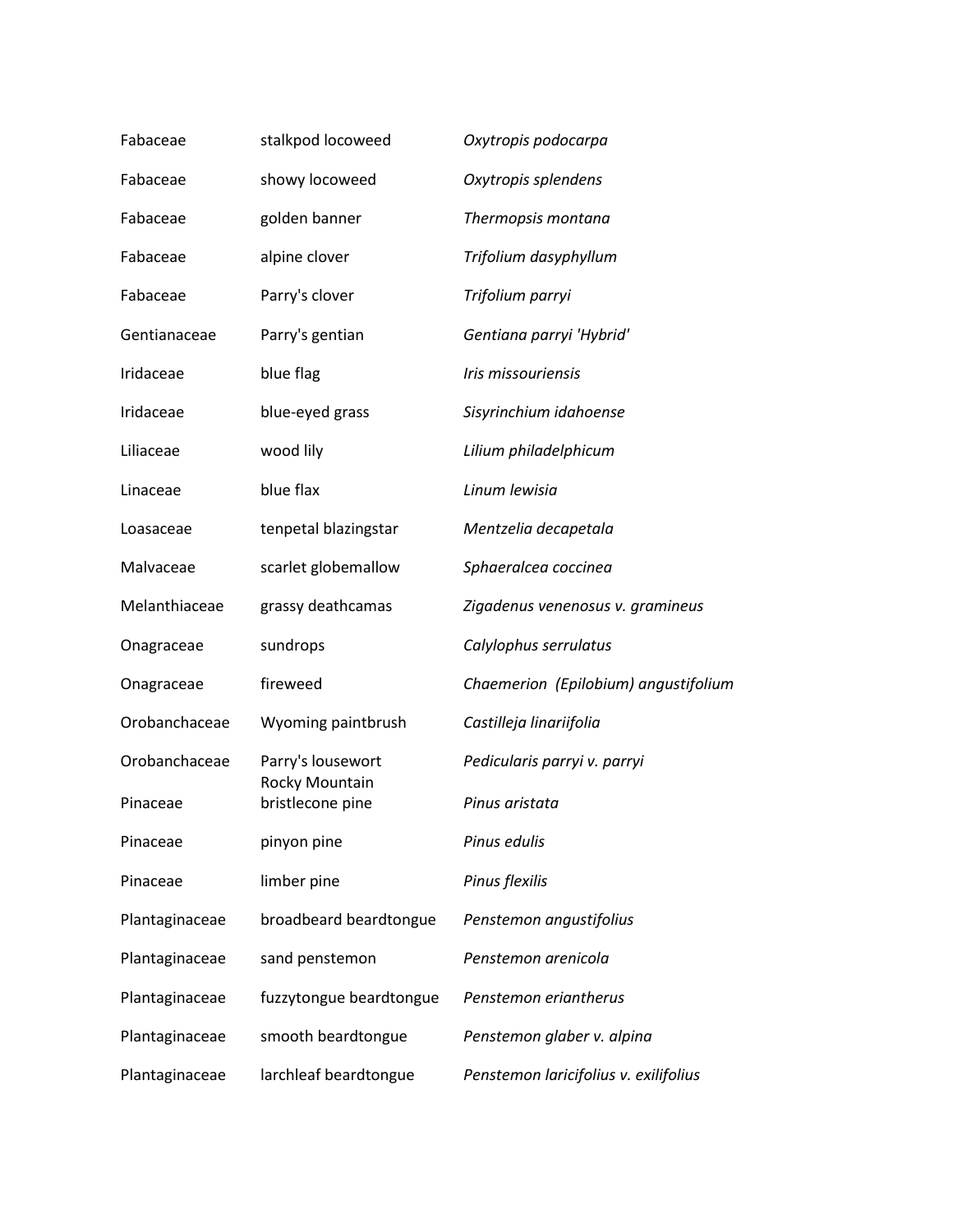| Plantaginaceae | waxleaf beardtongue                             | Penstemon nitidus?                |
|----------------|-------------------------------------------------|-----------------------------------|
| Plantaginaceae | littleflower beardtongue                        | Penstemon procerus v. tolmiei (?) |
| Plantaginaceae | Rocky Mountain<br>beardtongue                   | Penstemon strictus                |
| Plantaginaceae | Front Range beardtongue                         | Penstemon virens                  |
| Poaceae        | side-oats grama                                 | Bouteloua curtipedula             |
| Poaceae        | blue grama                                      | Bouteloua gracilis                |
| Poaceae        | fescue grass                                    | Festuca 'Siskiyou Blue'           |
| Poaceae        | prairie junegrass                               | Koeleria macrantha                |
| Poaceae        | Indian ricegrass                                | Oryzopsis hymenoides              |
| Poaceae        | western wheatgrass                              | Pascopyrum (Elymus) smithii       |
| Poaceae        | Sandberg's bluegrass                            | Poa secunda                       |
| Poaceae        | little bluestem                                 | Schizachyrium scoparium           |
| Poaceae        | prairie dropseed                                | Sporobolus heterolepis            |
| Poaceae        | needle and thread grass                         | Stipa comata                      |
| Polemoniaceae  | scarlet gilia                                   | Ipomopsis aggregata               |
| Polemoniaceae  | dwarf phlox                                     | Phlox condensata                  |
| Polemoniaceae  | spiny phlox<br>Kelsey's phlox 'Lemhi<br>Purple' | Phlox hoodii                      |
| Polemoniaceae  |                                                 | Phlox kelseyi                     |
| Polemoniaceae  | flowery phlox                                   | Phlox multiflora                  |
| Polemoniaceae  | sticky polemonium                               | Polemonium viscosum (?)           |
| Polygonaceae   | James' buckwheat                                | Eriogonum jamesii                 |
| Polygonaceae   | cushion buckwheat                               | Eriogonum ovalifolium             |
| Polygonaceae   | sulfur-flower buckwheat                         | Eriogonum umbellatum              |
| Portulacaceae  | bitterroot                                      | Lewisia rediviva                  |
| Primulaceae    | Sierra shootingstar                             | Dodecatheon jeffreyi              |